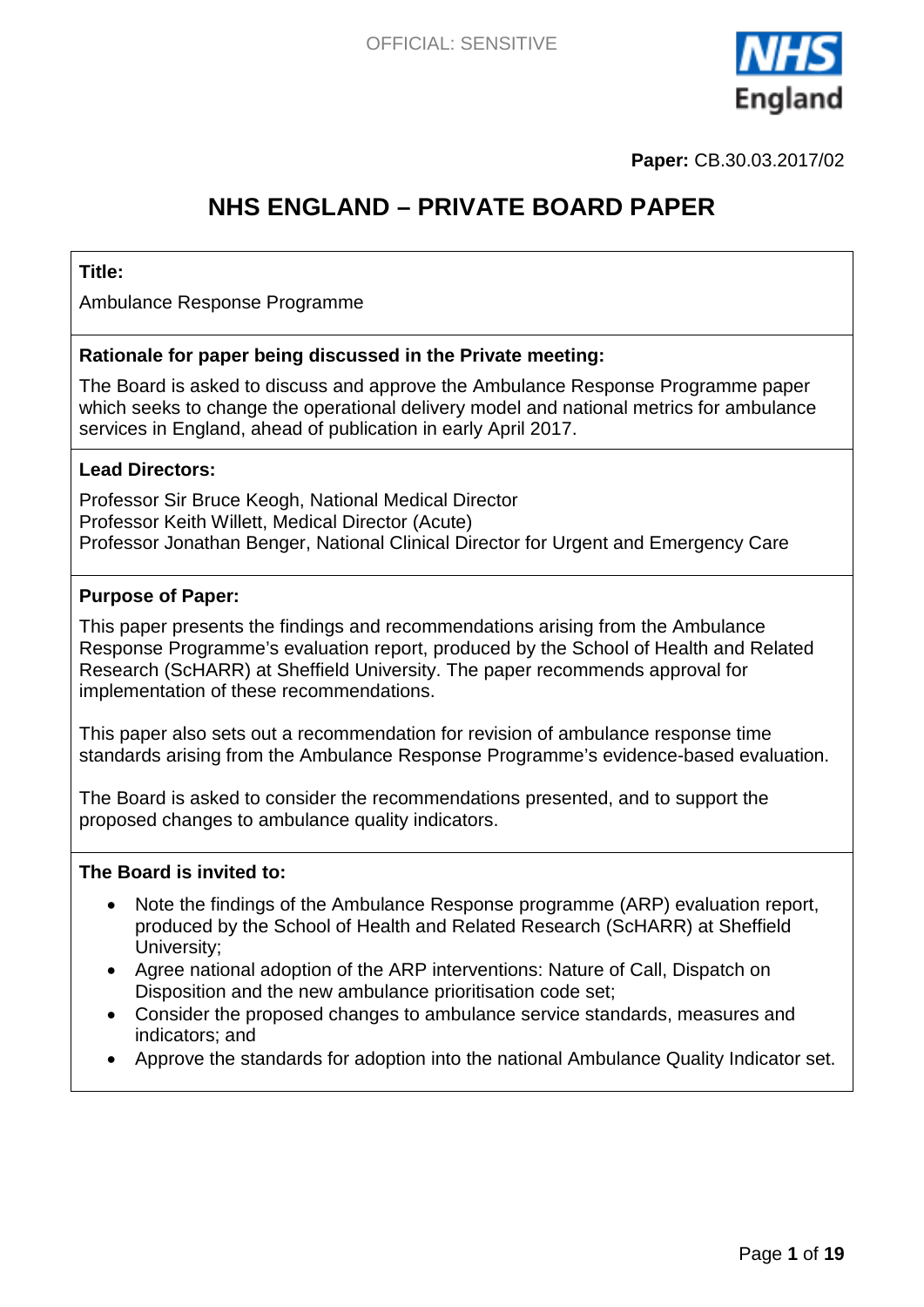# **Ambulance Response Programme**

### **Background**

- 1. Demand for emergency and urgent care increases year on year, creating a source of considerable pressure within the NHS. In particular, problems in achieving expected time-based performance targets for emergency departments and ambulance services attract a great deal of scrutiny and media attention. The reasons for increases in demand are a complex mix of changing demographic, health and social factors, yet the way urgent and emergency care is delivered has remained broadly the same.
- 2. Recognition of these issues, and a need to re-think how services are delivered, prompted NHS England to undertake a review of urgent and emergency care in 2013. Following publication of this review a number of work programmes were developed to support implementation of the review's key principles – the Ambulance Response Programme (ARP) is one of these initiatives.
- 3. The ARP aims to improve response times to critically ill patients. It will make sure that the best, high quality, most appropriate response is provided for each patient first time, and sets out to improve outcomes for all patients contacting the 999 ambulance service, with a generally reduced clinical risk throughout the whole patient group.
- 4. The key elements of the programme are:
	- The use of a new pre-triage set of questions to identify those patients in need of the fastest response at the earliest opportunity (Nature of Call);
	- Dispatch of the most clinically appropriate vehicle to each patient within a timeframe that meets their clinical need (Dispatch on Disposition);
	- A new evidence-based set of clinical prioritisation codes that better describe the patient's presenting condition and response/resource requirement; and
	- A full review of ambulance service measures and quality indicators.
- 5. Appendix 1 sets out the headline results of the programme and outlines the case for change.
- 6. In September 2015, NHS England engaged Sheffield University's School of Health and Related Research (ScHARR) to act as an independent academic partner to monitor, analyse and evaluate the ARP. Appendix 2 summarises this report and provides recommendations for change.

#### **Evaluation**

7. Dispatch on Disposition (DoD) gives call handlers more time to clinically assess all 999 calls that are not immediately life threatening (all calls except Red 1) before a resource is dispatched, ensuring a more appropriate response, based on clinical need. Following careful testing of various time intervals, in several pilot trusts, a maximum DoD window of 240 seconds has been in use in pilot form across England since October 2016 (except for the Isle of Wight, which commenced DoD in February 2017).

**We recommend the formal adoption of Dispatch on Disposition, with a maximum time of 240 seconds, by all ambulance services in England with immediate effect.**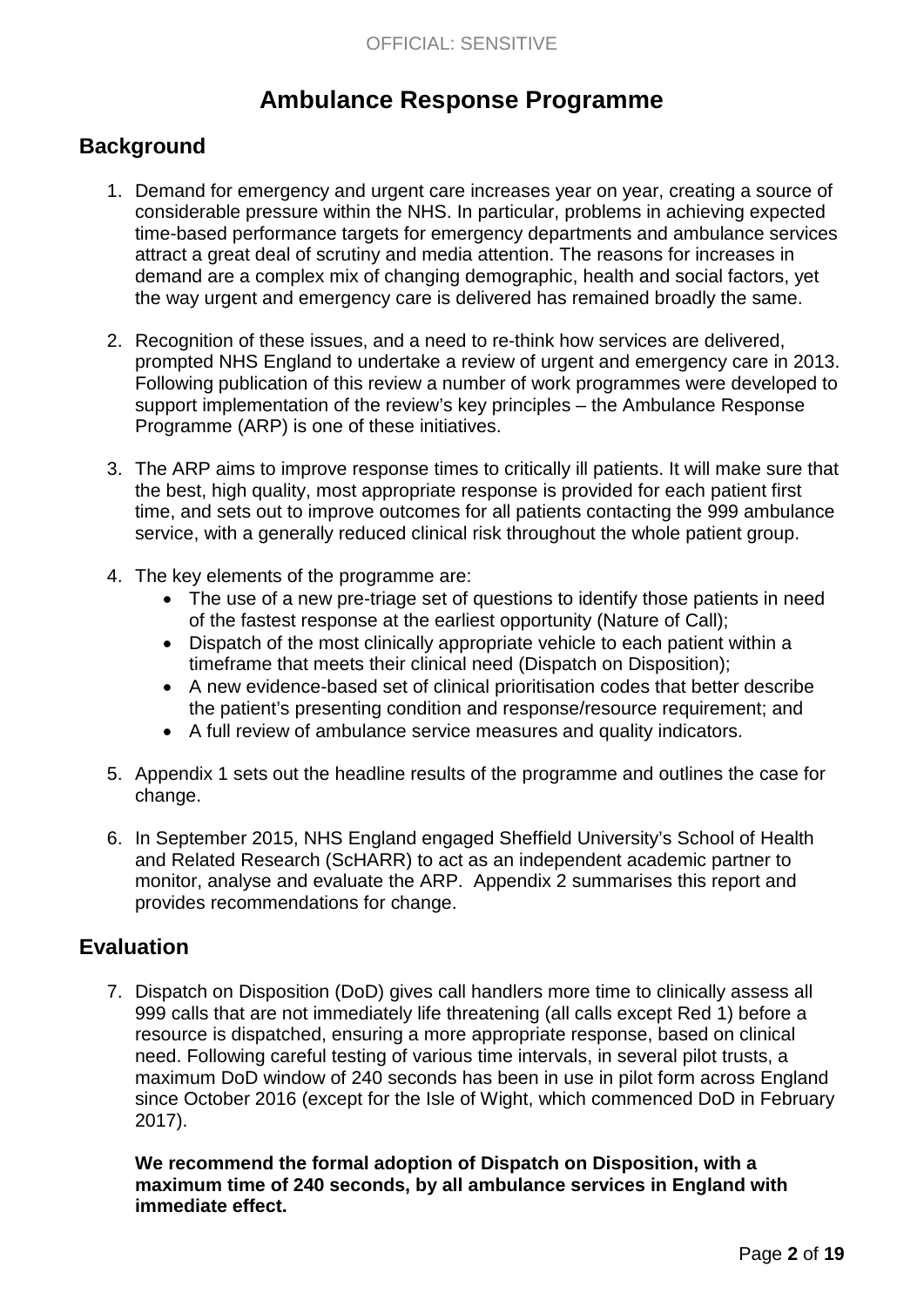8. Dispatch on Disposition is supported by Nature of Call (NoC), which is a system that identifies the highest priority calls (particularly cardiac arrest) very early in a 999 call, so that a response is dispatched to life-threatening emergencies as quickly as possible.

**We recommend that all ambulance services adopt the three pre-triage questions. Those services using NHS Pathways should also adopt NoC. The early identification of potential cardiac arrest patients should be introduced as a new ambulance performance indicator.**

- 9. The current call category system fails to take account of the increasingly diverse range of health problems, both in terms of type and urgency, that people request ambulance service help for.
- 10.The ARP tested, in two stages, a revised call category system that is designed to provide responses that are a better fit between urgency, clinical need and the most appropriate response. The revised call categories are presented at Appendix 2, Annex 2.
- 11.ScHARR found that the first stage coding trial made significant gains; the second stage refinements maintained these and enhanced efficiency in the ambulance service control room and dispatch, with greatly enhanced operational stability.

**We recommend national implementation of the new ambulance prioritisation code set in all ambulance services in England.**

#### **Ambulance standards**

- 12.Red calls are currently divided into Red 1 and Red 2, and account for approximately 45% of all ambulance activity. All remaining calls are categorised as Green, and have no mandated response time. Green performance is reported locally, but is not visible and transparent to the public. There have been increasingly long waits for some of these categories of call, leading to adverse media headlines, and poor patient experiences, often for elderly and frail patients.
- 13.The current response standard, as described in the NHS Constitution Handbook, is: *"all ambulance trusts to respond to 75 per cent of Red 1 and Red 2 calls within eight minutes, and to respond to 95 per cent within 19 minutes of a request being made for a fully equipped ambulance vehicle (car or ambulance) able to transport the patient in a clinically safe manner."*
- 14.When using the Sheffield evaluation, summarised in Appendix 2, to determine appropriate response time standards for the new operating model, we should consider the stated aims of the ARP:
	- To provide the fastest possible response to critically ill patients (principally cardiac arrest);
	- To provide the most appropriate response to a patient's clinical condition; and
	- To reduce the long (and hidden) waits that some patients experience in the current system.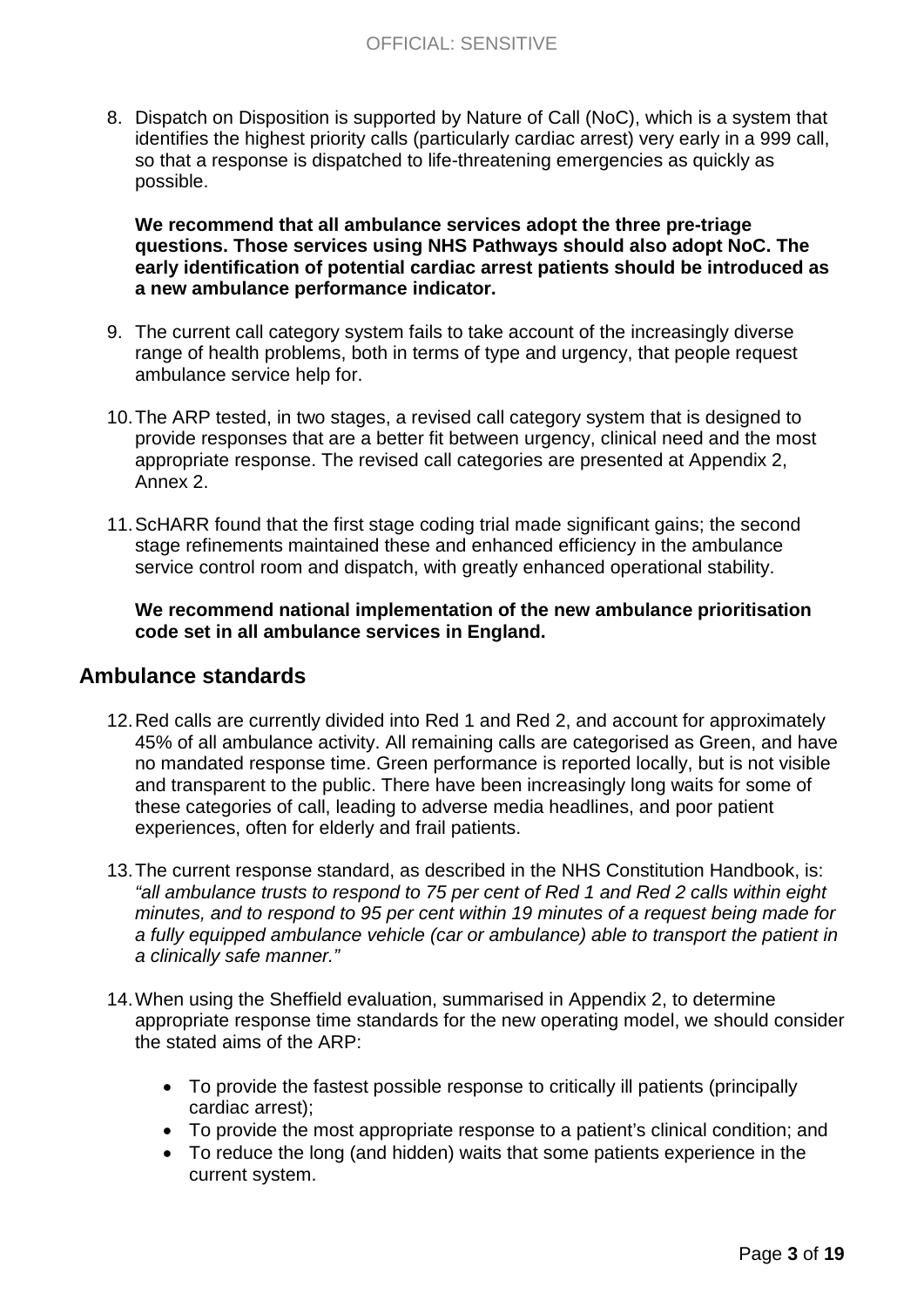- 15.We should be careful to strike a balance between 'media friendly' short response times and those which are longer and come with ambulance service support, but which are ultimately difficult to sell to the public and to politicians. Our aim in this regard should be to devise a set of standards that:
	- Are sufficiently stringent to incentivise a change in operating model and fleet configuration within the ambulance service;
	- Encourage 'stretch' and improving performance over the first few years of operation;
	- Allow a more even spread of resource across all categories; improving patient outcomes for the majority, whilst accepting that some patients may wait longer than under the previous system;
	- Accept that 999 demand will continue to grow, and therefore the ambulance sector will remain under pressure to meet the new response time standards; and
	- Do not lead us back to where we started, with large groups of patients forgotten or 'hidden', and an unrealistic and clinically unjustified headline target applied to nearly half of all 999 calls, creating perverse incentives and operational inefficiencies.
- 16.With the above in mind, **we recommend that the Board agrees that all 999 call categories in the new system will have a nationally mandated response time, and that this should be set at the 90th centile, rather than the 75th centile as is currently the case.** In effect, the headline standard becomes; '90% (9 out of 10) patients will receive a response within x minutes'.
- 17.It is possible that a 90th centile response standard could be seen as unpalatable for the most critically ill patients (categories 1 and 2), due to the fact that it inevitably requires a longer time than the current 8 minute 75% target. For this reason, we believe there would be benefit to also having a mean standard for these categories of patients only. Using the mean will ensure that every patient counts towards the time target.

|             | 90 <sup>th</sup> centile response time |  |
|-------------|----------------------------------------|--|
|             | (minutes)                              |  |
| Category 1  | 15                                     |  |
| Category 2  | 36                                     |  |
| Category 3  | 90                                     |  |
| Category 4T | 180                                    |  |

|             | Mean response time<br>(minutes) |
|-------------|---------------------------------|
| Category 1  | 7 %                             |
| Category 2  | 18                              |
| Category 3  |                                 |
| Category 4T |                                 |

#### 18.The suggested response time standards for each category of patient are as follows:

## **Stakeholder management and public messaging**

19.Stakeholder feedback to date has been broadly positive, and our stakeholder group has had active engagement from the unions and key charities including the Stroke Association. Unions have indicated their support and recognise that the changes allow for a more effective working environment. The College of Paramedics and Association of Ambulance Chief Executives have been involved in the design of the programme and are supportive.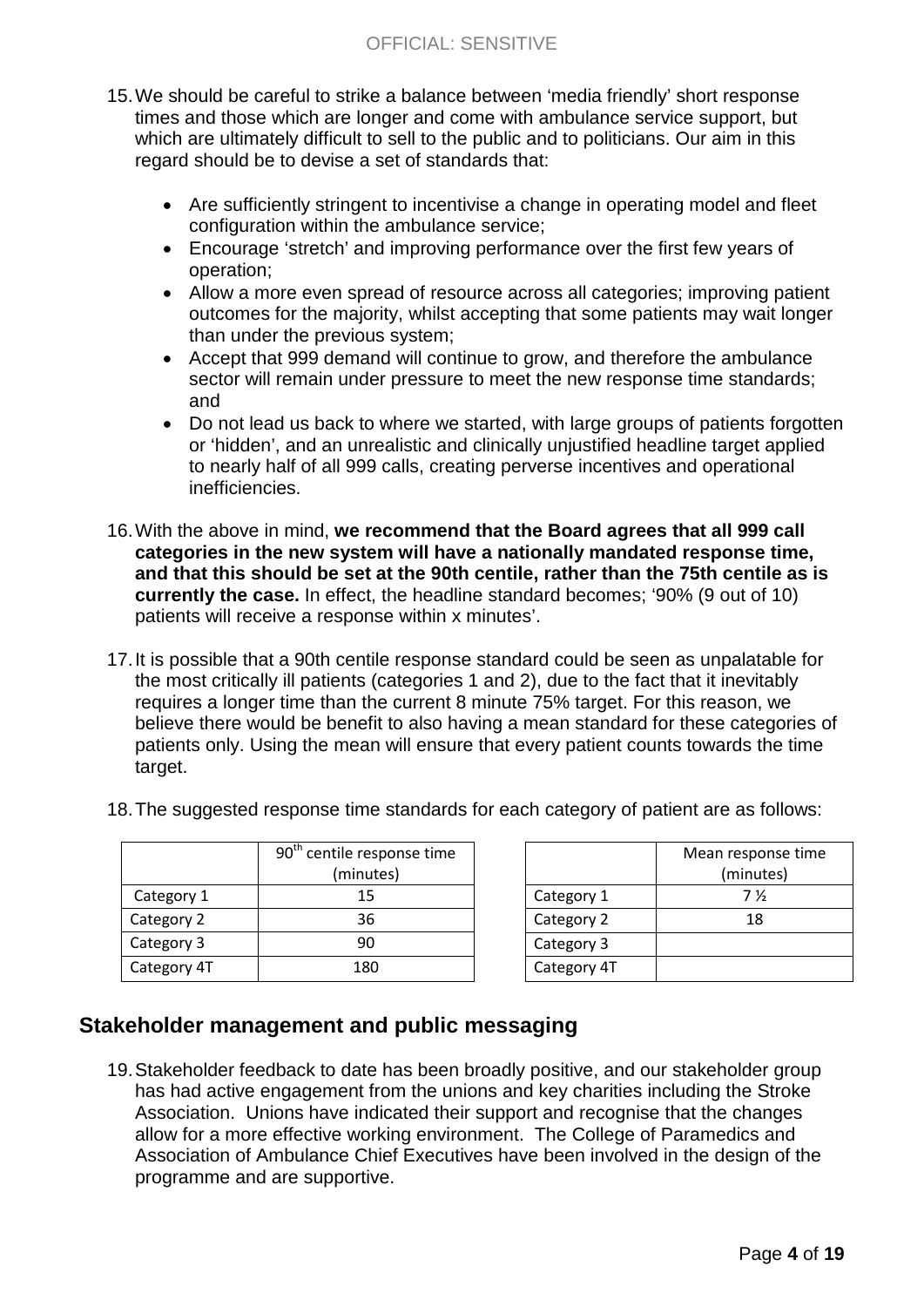- 20.Prioritising the sickest patients and reducing the longest waits for patients, aligned to improved rural response times, is expected to have the support of MPs.
- 21.In addition to the formal evaluation from the School of Health and Related Research at Sheffield University, a 'lay' summary of the report that explains what the ARP set out to achieve, the findings and our associated recommendations has been developed.
- 22.Public messaging will emphasise the need for standards that focus on a clinically appropriate response. This will deliver a more equitable and efficient service offer overall, freeing additional resources for allocation, reducing long waits, offering genuine transparency for performance in all categories and ensuing patients receive the response they need, rather than a response that merely 'stops the clock'. The sickest patients will continue to be prioritised, and will receive the fastest possible recognition and response. This message can be aligned to a 'reset' of the public offer in the Delivery Plan in response to the funding settlement, whilst still providing reassurance that operational efficiencies will be delivered through implementation of these recommendations.

## **Legal/Regulatory**

23.A change to the national time standards for ambulance services in England will require changes to secondary legislation.

#### **Recommendations**

24.The Board is asked to:

- Note the findings of the Ambulance Response Programme (ARP) evaluation report, produced by the School of Health and Related Research at Sheffield University;
- Agree national adoption of the ARP interventions: Nature of Call, Dispatch on Disposition and the new ambulance prioritisation code set;
- Consider the proposed changes to ambulance service standards, measures and indicators; and
- Approve the standards for adoption into the national Ambulance Quality Indicator set.

**Author: Professor Jonathan Benger Date**: **March 2017**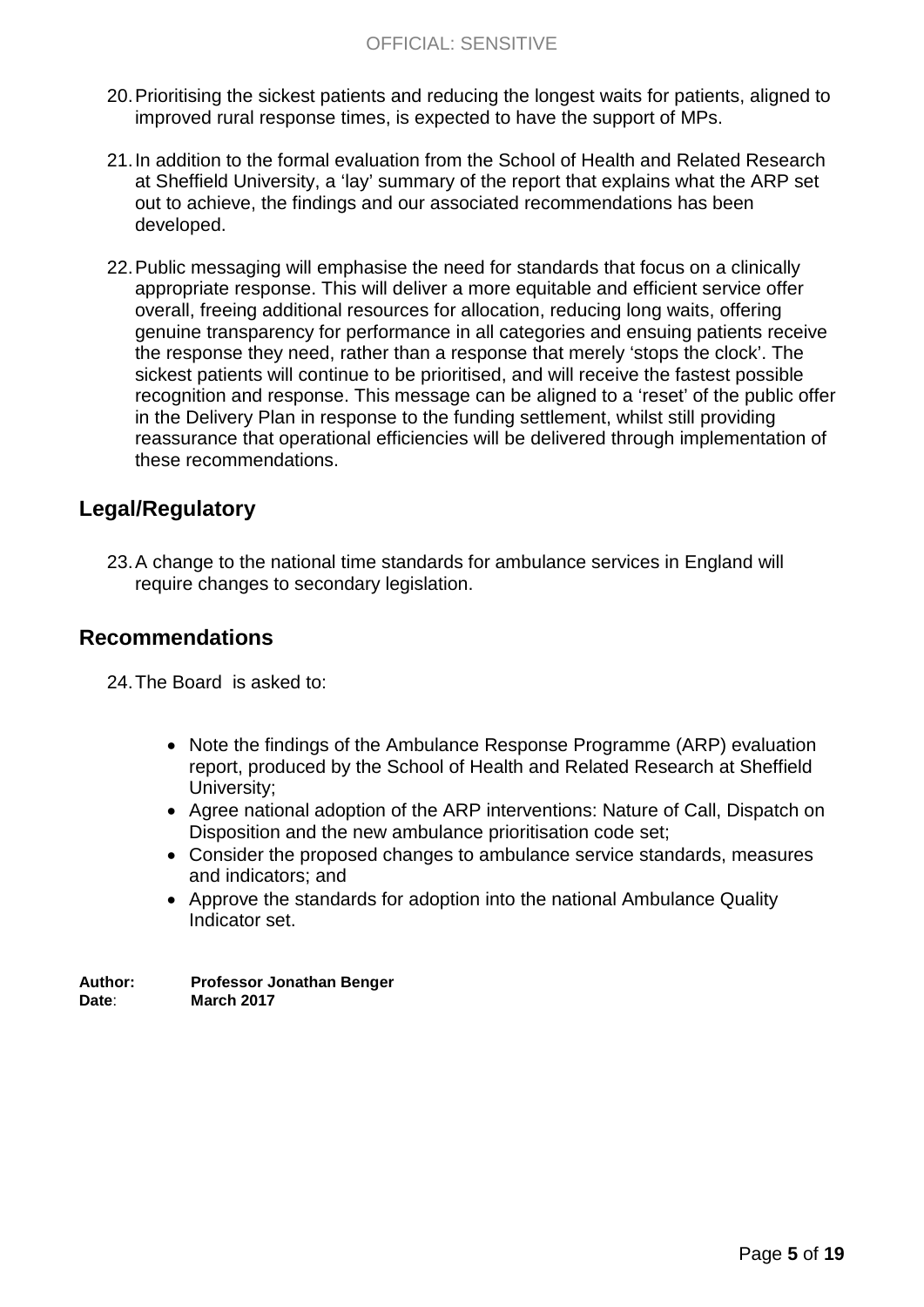# **APPENDIX 1**

# **Ambulance Response Programme (ARP): Headline Results and the Case for Change**

#### **Background**

- 1. The ARP is the largest study of an ambulance system ever completed anywhere in the world.
- 2. The ARP is safe. More than 10 million patients have been studied, and there have been no identified adverse incidents or associated patient safety concerns.

## **Dispatch on Disposition**

- 3. Allowing ambulance call handlers a limited amount of extra time to decide what is wrong with a patient does not reduce the speed of response to the highest priority patients, however it significantly improves ambulance efficiency. When adopted nationally, there are 10,000 occasions when an additional ambulance vehicle is freed for response in England every week.
- 4. This yields the biggest improvements for patients who wait too long for an ambulance. The current target for Red 2 calls is that 75% should be responded to within 8 minutes, however for 1 in 20 Red 2 calls an ambulance may take as long as 20 minutes to arrive. The introduction of Dispatch on Disposition reduces this long wait by up to 3 minutes.

#### **Nature of Call**

5. The introduction of three standardised pre-triage questions increases the early recognition of cardiac arrest and will improve patient survival.

## **The New Call Prioritisation Code Set: Categories 1 to 4**

- 6. The current prioritisation system divides all 999 calls into two groups of approximately equal size; red and green. The red calls have an 8 minute time target, even though we know that most red calls don't benefit from an 8 minute response. Yet trying to meet this target for millions of calls unnecessarily leads to huge inefficiencies in the ambulance service. Meanwhile the green calls can wait for hours because they have no national response time target.
- 7. The new prioritisation system has 4 categories of call, which matches the range and complexity of problems for which people dial 999. The most serious prioritisation group (Category 1) has more than doubled in size, to ensure that people with life threatening problems get the fastest possible response. For other calls the ambulance service will meet the needs of the patient, with the right response provided in the right timeframe.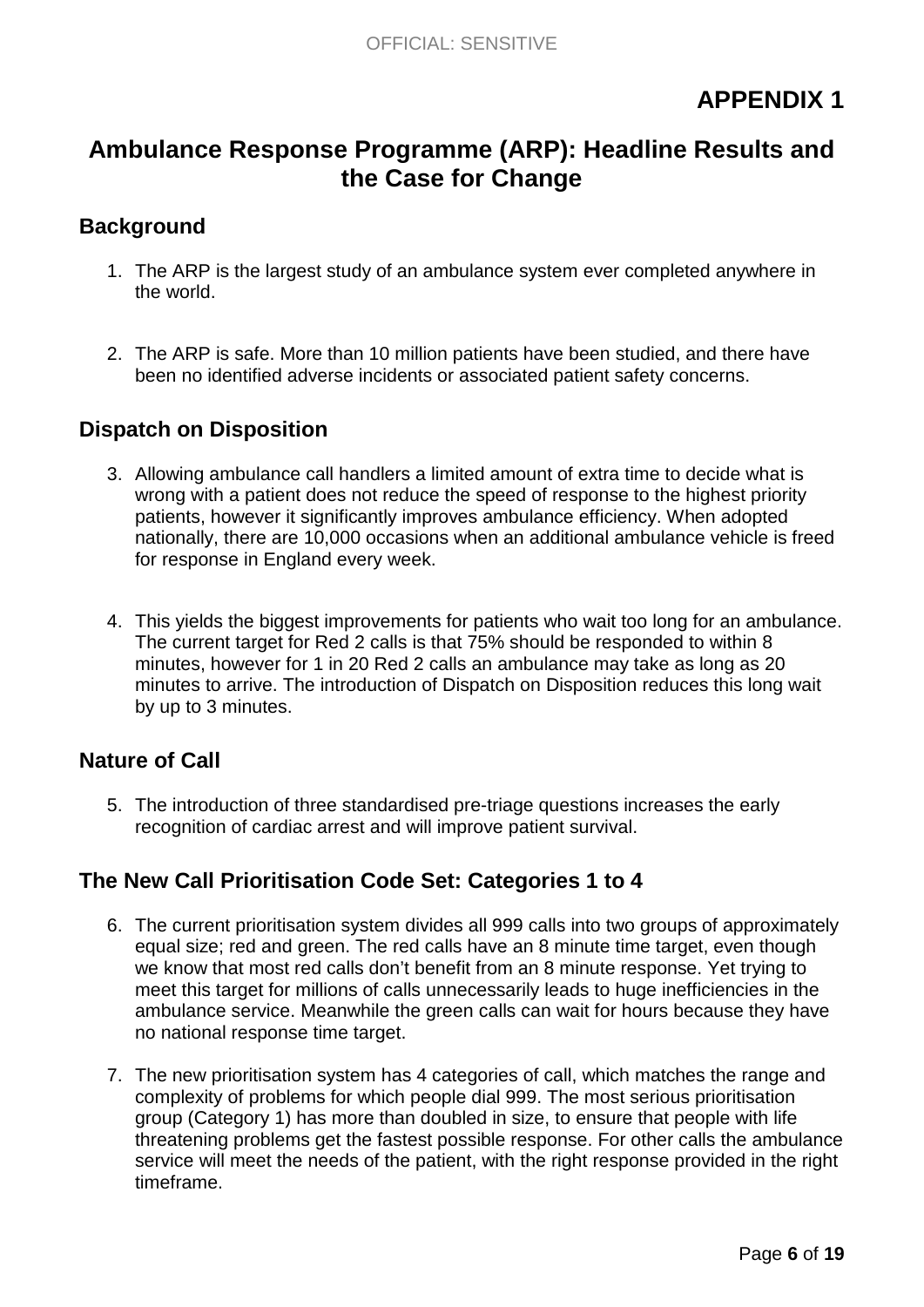- 8. The new system is more stable, and much better equipped to deal with unexpected events and peaks in demand.
- 9. The new system is more efficient: when adopted nationally, there are more than 6,000 occasions when an additional ambulance vehicle is freed for response in England every week.
- 10.Because the new system puts patients into different priority groups it is impossible to directly compare the old system with the new. For example, the old Red 2 category contained 1,842 patient codes, whereas the new Category 2 contains 1,092. However, mean and 95<sup>th</sup> centile response performance for the most serious emergencies in the ambulance services testing the new system (Category 1) is compared to performance for the most serious emergencies in those services still using the old system (Red 1) in Figure 1. Note that Category 1 contains more than twice as many patients as Red 1.



*Figure 1; showing mean and 95th centile response times to the highest category calls under the new system (Category 1; red and purple lines) compared to the highest category calls in the old system (Red 1; blue and green lines). Note that lower values are preferable, and Category 1 has more than twice as many patients as Red 1. The new code set shows greater stability, with less week-to-week variability and, after the second phase trial was introduced in October 2016 (indicated by the dashed orange line), better 95th centile performance.* 

#### **Rural Response**

11.The impact on rural response times was measured in one trial site (West Midlands Ambulance Service). This showed that with the introduction of the new prioritisation system most of the existing disadvantage for rural areas was reversed, and for other measures variation in performance was substantially reduced. This translates to clear benefits for rural populations.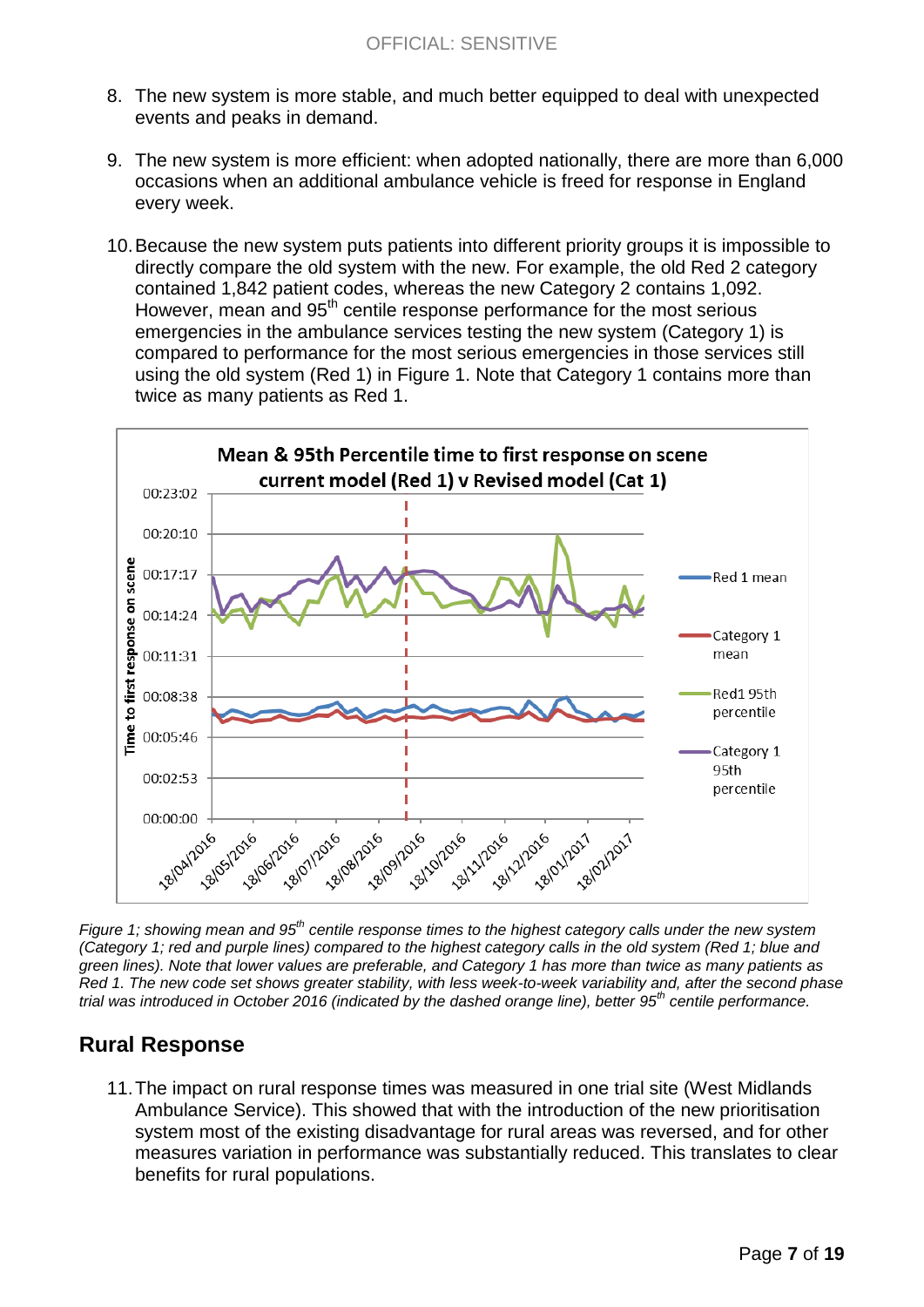12.Under the old system 95% of patients in rural areas waited on average 5.5 minutes longer for an ambulance to arrive than those in urban areas, however under the new system 95% of patients in rural areas got a response on average 7.5 minutes *faster*  than in urban areas. In other words, the patients living in a rural area will get an ambulance significantly sooner than they did before, and potentially faster than patients living in more urban areas.

### **Staff and Sector Support**

- 13.Staff surveys have shown strong support for the principles that underpin the ARP, and the changes that have been tested during the programme.
- 14.The ARP is supported by ambulance services, trades unions, clinicians and patient groups, and is widely recognised as being "the right thing to do".

#### **New Standards for Ambulance Services**

- 15.Current standards apply to no more than half of the patients who dial 999, and are set at 75%; this means that 1 out of every 4 patients can miss the time target but still meet the standard.
- 16.From now on we will set the bar at 90%, rather than 75%, so 9 in 10 patients have to hit the target in order to meet the standard. For the first time we will also measure mean, rather than median, response times, so every single patient counts towards the time target.
- 17.For the first time, a time standard will apply to every patient to whom a vehicle is sent, and when a patient needs to be transported only the arrival of an ambulance will "stop the clock". This will reduce long waits for both a response and a transporting vehicle, which in the current system can sometimes be six hours or more.
- 18.We are also introducing a new set of clinical quality indicators, to measure the time between calling for an ambulance and receiving life-saving treatment for heart attack and stroke as well as survival following cardiac arrest. These will be accompanied by new measures for the care of patients with sepsis, and the response to people who have fallen and are still on the floor.

#### **Summary**

19.The Ambulance Response Programme (ARP) continues to ensure the fastest possible response for a larger number of people. It improves ambulance service efficiency and stability through a new system of call handling and prioritisation that provides time to establish the patient's needs, before matching those needs to the right response in the right time frame. This reduces long waits and improves the speed of response in rural areas. A new set of time standards, that apply to all 999 calls combined with the measurement of clinical outcomes for serious conditions, ensure the service remains responsive, effective and accountable.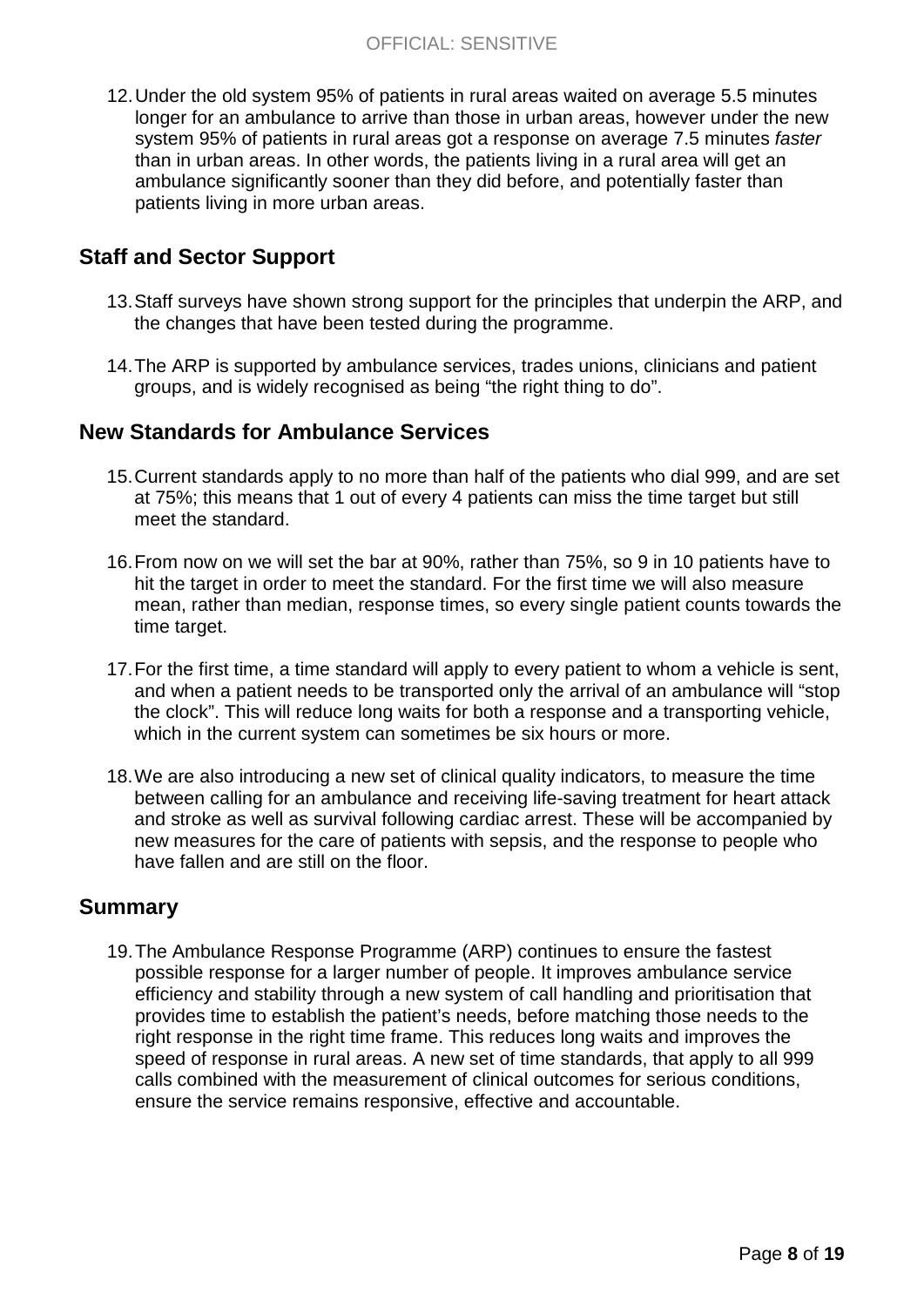# **APPENDIX 2**

# **Ambulance Response Programme: Summary of Phase 1 and Phase 2 Report, and Recommendations for Change**

#### **Introduction**

1. This report summarises the Ambulance Response Programme (ARP) Phase 1 and Phase 2 Report, prepared by the School of Health and Related Research (ScHARR) at the University of Sheffield, and makes recommendations for changes to the operating model and performance management of ambulance services in England.

#### **Background**

- 2. It is widely acknowledged that whilst the vast majority of patients who receive a Red (8 minute) response do not derive any clinical benefit from this, the current ambulance standards have led to operationally inefficient behaviours including:
	- i. Dispatch of multiple vehicles to a single 999 call.
	- ii. Frequent tasking and re-tasking of ambulances and cars, with vehicles not actually arriving at a patient to whom they have been sent.
	- iii. Use of response cars "to stop the clock", followed by extended waits for the ambulance that actually conveys the patient to hospital; this additional wait is hidden in the present system, and can be very long.
- 3. There is also an increasing awareness that ambulance services in England are not assessed on those components of the service that reflect a patient-centred organisation, user experience and clinical outcomes.
- 4. In the face of steadily rising demand, the operational performance of ambulance services has declined over recent years. The current focus on response times in approximately 50% of the 999 cohort (red calls) has led to increasingly delayed responses and unacceptable waits for green category callers and those in more remote and rural areas.

#### **The Ambulance Response Programme**

- 5. The ARP encompasses three programmes of work:
	- i. Dispatch on disposition (DoD). This allows the ambulance service additional time to determine what is wrong with a 999 patient, for all but the highest priority calls. Under the current system, the response time clock starts at 60 seconds, unless a disposition is reached (i.e. the caller's precise problem is identified) or a vehicle is assigned to the call before then. For the highest category patients (actual, suspected or threatened cardiac arrest) the clock continues to start at "call connect" (the time the 999 call is connected to the ambulance switchboard); this is important because cardiac arrest is the only diagnosis that has ever been shown to have an improved clinical outcome if an ambulance arrives sooner. To further improve the ambulance response to cardiac arrest, DoD has been combined with "Nature of Call" (NoC); a set of actions in the ambulance control room to improve the early identification of actual or suspected cardiac arrest.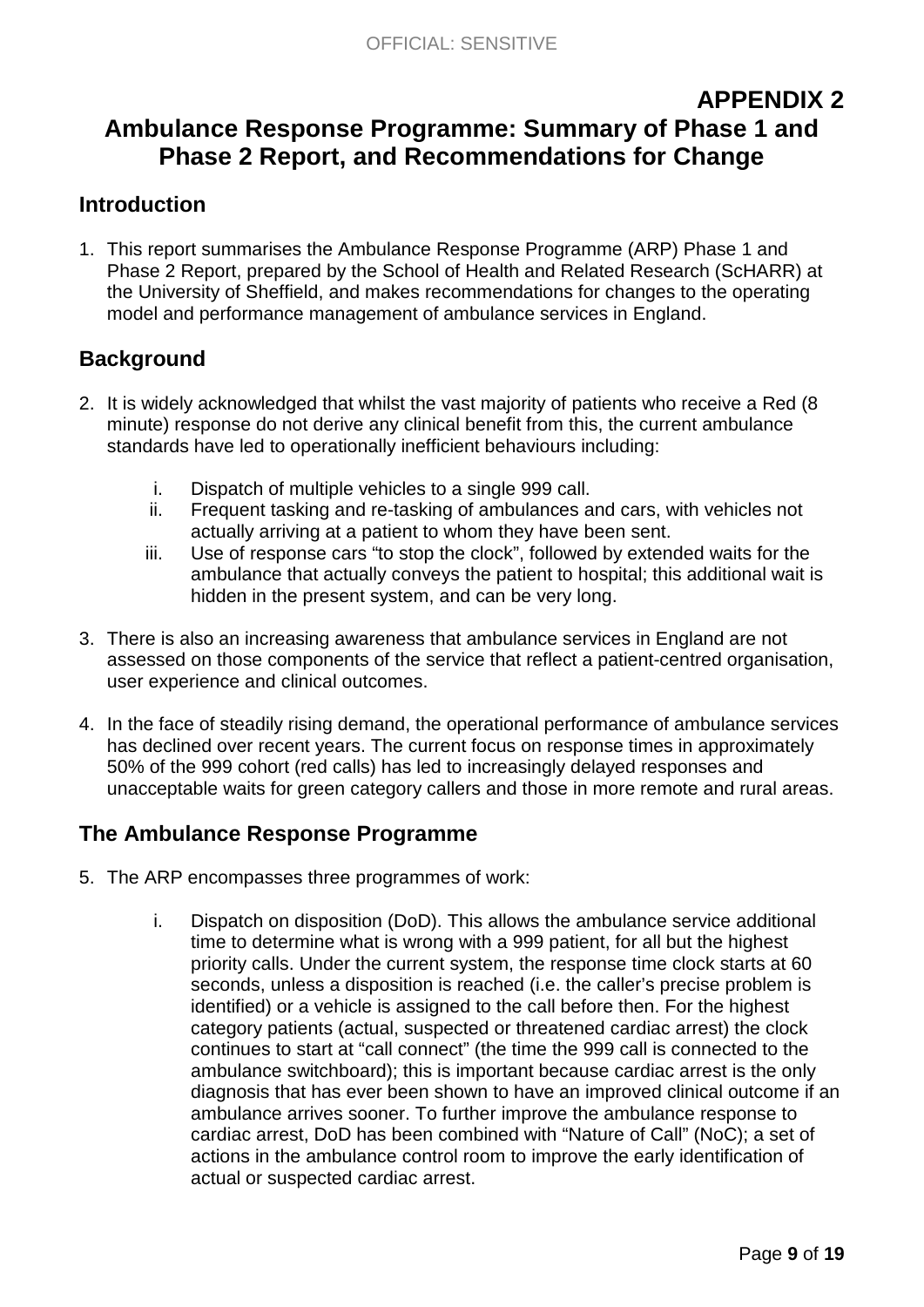- ii. A revised clinical code set. To reduce the size of the red group, and to ensure that the ambulance response reflects more closely the patient's actual needs, an evidence-based revision of the ambulance response code set has been completed and tested, through two iterations in three ambulance services.
- iii. ScHARR has also led an evidence-based and expert-informed review to make recommendations for change to ambulance measures and indicators, and to be used as the basis of a future approach to a revised set of performance standards.
- 6. This is the largest prospective study of ambulance services ever completed anywhere in the world.
- 7. Throughout the ARP we have held three objectives in view:
	- i. Prioritising the sickest patients, to ensure they receive the fastest response.
	- ii. Driving clinically and operationally efficient behaviours, so the patient gets the response they need first time and in a clinically appropriate timeframe.
	- iii. Putting an end to unacceptably long waits by ensuring that resources are distributed more equitably amongst all patients contacting the ambulance service.
- 8. These objectives accord with the views of the Secretary of State for Health, who has indicated that any proposed changes must be beneficial for patients, operationally efficient, and supported by a clinical consensus within the ambulance sector.
- 9. Dispatch on Disposition (DoD). The independent ScHARR report demonstrates clear gains from DoD as follows:
	- i. No detriment to Red 1 performance.
	- ii. For Red 2 calls, the proportion of cases in which the patient's problem was identified before "clock start" increased by 18%.
	- iii. Consistent gains in efficiency with lower multiple vehicle allocation rates across all categories of call. This equates to 10,000 occasions when an additional ambulance vehicle is freed for response in England every week.
	- iv. Significant reductions in  $95<sup>th</sup>$  centile response times, indicating that the additional freed resources are acting to reduce the longest waits.
	- v. No change in "hear and treat" rates overall, though the picture was mixed across England. The ARP is an enabler of future change, and we will follow this programme with further work to increase "hear and treat" rates where it is safe and appropriate to do so.
	- vi. The optimal additional time was found to be 240 seconds from call connect (i.e. the current 60 seconds plus a further 180 seconds). Only 5% of Red 2 calls achieve a disposition by 60 seconds, but this figure increases to 72% at 240 seconds. However, it is important to note that 240 seconds is the maximum clock start time, and the response clock starts if the patient's problem is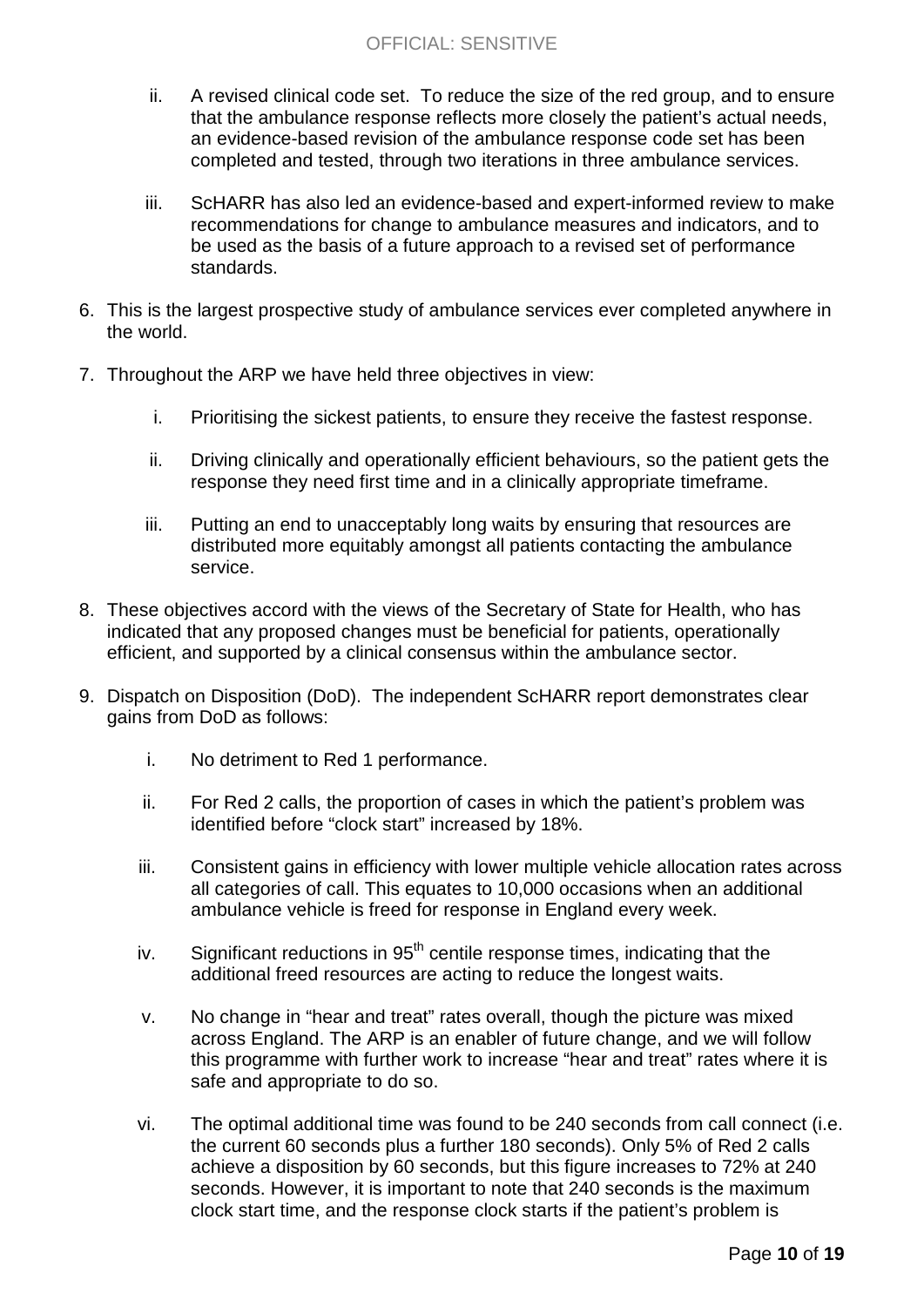identified or a vehicle is allocated to the call before then. With a DoD time of 240 seconds the clock starts, on average, 60 seconds later for red calls, and this is balanced by the increased efficiency and availability of resource, so the average time between call connect and a resource arriving on scene is unchanged for all red calls.

#### **Recommendation 1: That DoD is adopted as a permanent change for all calls except Red 1 (using the old code set) or Category 1 (using the new code set). This is consistent with current arrangements.**

- 10.Nature of Call (NoC). The independent ScHARR report demonstrates benefit from NoC as follows:
	- i. The introduction of three standardised pre-triage questions increases the early recognition of cardiac arrest.
	- ii. Additional NoC processes, to identify calls that have a high probability of being a cardiac arrest, are effective in those ambulance services using the NHS Pathways triage system, but less effective in those ambulance services using the Advanced Medical Priority Dispatch System (AMPDS).
	- iii. A continuing focus on the early identification of cardiac arrest improves recognition, and it is anticipated that this will translate into increased survival.

**Recommendation 2: That all ambulance services adopt the three pre-triage questions as standard. Those services using NHS Pathways should also adopt NoC. The early identification of potential cardiac arrest patients, and the time taken to start cardiopulmonary resuscitation, should be introduced as new ambulance performance indicators to ensure an ongoing focus on the response to the sickest patients.** 

- 11.The revised clinical code set. It is difficult to draw clear conclusions from the independent ScHARR report due to the completely new nature of the revised code set, and the lack of a consistent comparator. However, the following benefits were observed:
	- i. Much greater operational stability, suggesting that the revised call categories are very helpful in managing variation in demand and other factors that have an impact on performance, such as reduced resource availability caused by ambulances queuing at hospitals. It is notable that headline performance declined in non-code trial sites, whilst holding relatively steady in the code trial ambulance services.
	- ii. The highest priority group (category 1; most like the current Red 1) increased in size considerably. For this group the 8 minute response time was retained and performance, though variable across the trial sites, remained largely steady. For all other calls, where an 8 minute standard did not apply, the average response time was largely maintained, but the 95<sup>th</sup> centile response time tended to reduce, suggesting fewer long waits.
	- iii. Additional gains were achieved in operational efficiency and multiple vehicle allocation, though these were smaller than the benefits accompanying DoD. When scaled nationally, this equates to an additional 6120 resources freed for response in England every week. There was also some evidence of additional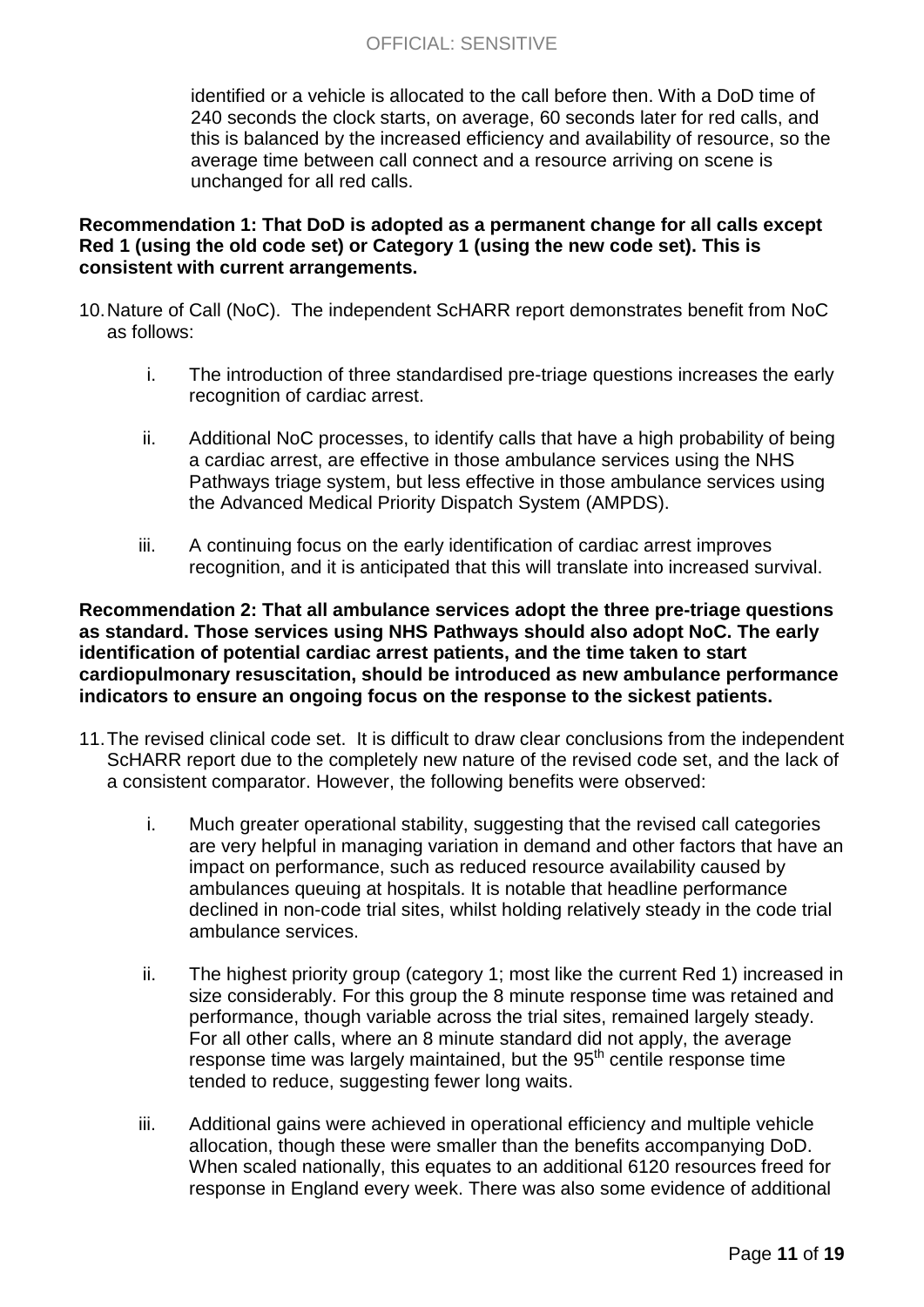benefit in the recognition of cardiac arrest.

- iv. The impact on rural response times was measured in one trial site (West Midlands Ambulance Service). This showed that with the introduction of the code trial most of the existing disadvantage for rural areas was reversed, and for other measures variation in performance was substantially reduced, indicating clear benefits for rural populations.
- v. Feedback from the trial sites has been positive, with examples of operational improvements and enhanced service efficiency. Further developments in the operating model and fleet mix are expected to yield additional improvements. There are opportunities to refine the code set and its implementation in the light of these findings, with an ongoing process of feedback and improvement based on the systematic collection and analysis of clinical outcome data; a process that will be embedded in the future code set.

#### **Recommendation 3: That the new ambulance code set is adopted permanently in England.**

- 12.Clinical safety. During the ARP, ambulance services closely monitored patient safety by scrutinising all adverse incidents and conducting regular reviews of all calls where there were long waits for an ambulance response. Throughout the evaluation, which encompasses more than 10 million 999 calls, there have been no identified adverse incidents or patient safety concerns associated with the ARP changes.
- 13.Staff feedback:
	- i. A staff survey completed following the introduction of Dispatch on Disposition and Nature of Call showed that these changes were generally viewed by both Operations Centre and Clinical staff as a positive development. The responses indicated that a substantial proportion of staff thought there had been improvements in triage, clinical assessment and operational efficiency (e.g. "the frequency of "stand downs"). 96% of Operations Centre staff felt that the pretriage and nature of call questions identified immediately life threatening calls all of the time, most of the time or some of the time, and 78% felt that the additional time for call assessment made patient triage and allocation of the right response category more effective.
	- ii. Further staff surveys, completed in three trusts after the coding trial has been implemented, showed that the ability to dispatch resources more appropriately was maintained. Whilst the shift from an over-emphasis on 8 minute response time was seen as positive, with 87% of Operations Centre staff responding that this made the ambulance response more effective, there remained a perception of over-triage in the highest priority categories and suggestions that some calls in Category 2 could be offered a higher priority. There was also a view that there are sometimes long waits for lower priority calls.
- 14.Recommendations for future Ambulance Quality Indicators (AQIs)
	- I. Annex one contains initial suggestions for changes to ambulance standards and indicators in England. These standards are aligned to the revised clinical code set (Annex 2) recommended for national adoption. These proposals have been developed through the following process: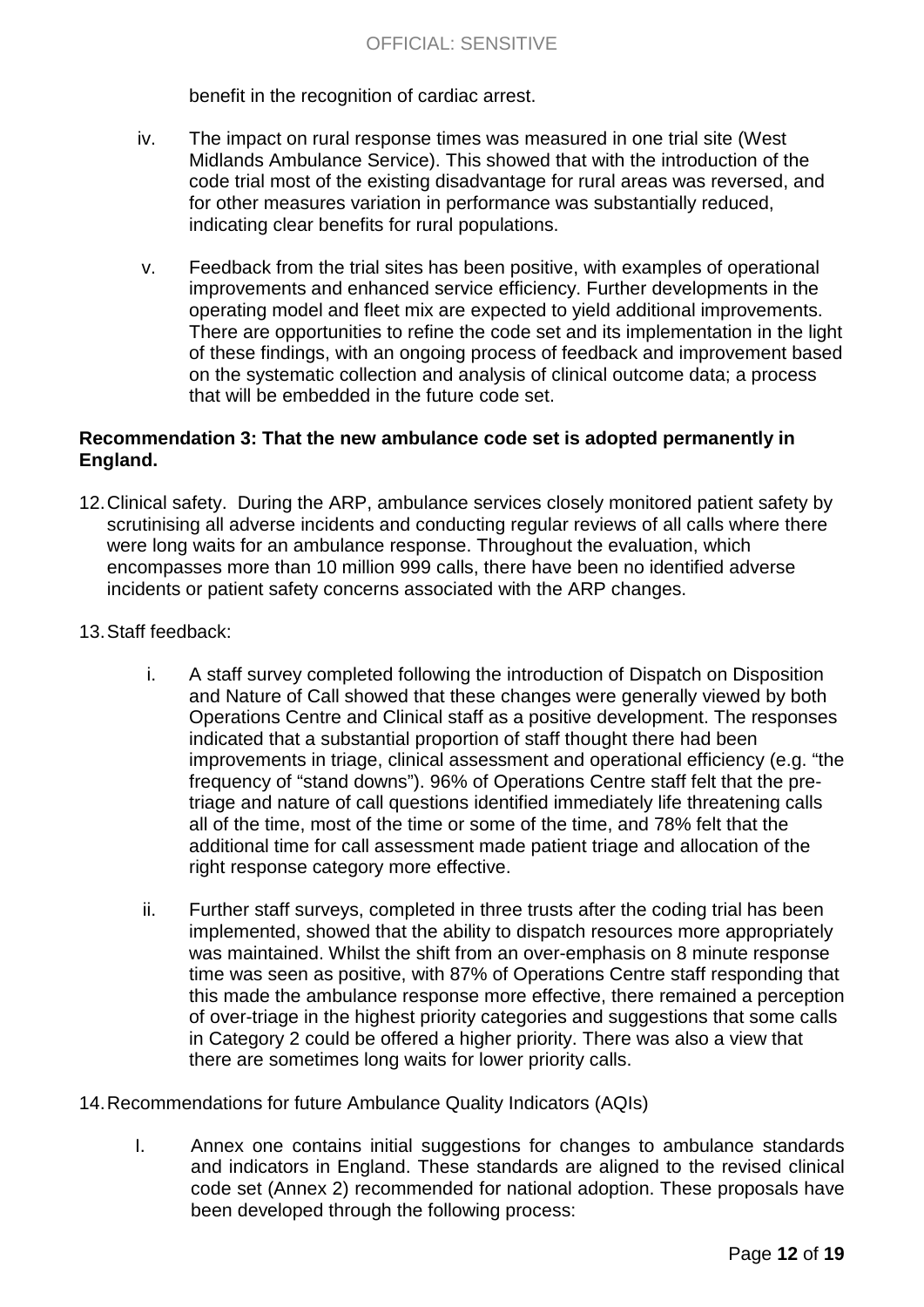- Review of existing research literature;
- Comparison with similar systems in the devolved nations and overseas;
- Stakeholder engagement and consensus events;
- Early feedback from key stakeholders and the ARP Development Group.
- II. The proposed measures, indicators and standards will be supported by a clear and unambiguous reporting tool and guidance in a revised AQI document. We have incorporated these into a step wise model that follows the patient journey in Annex 3.
- III. The main changes proposed simplify the current set. In summary, we propose that:
	- Call answering is retained as an indicator, using the  $95<sup>th</sup>$  and  $99<sup>th</sup>$  centiles;
	- When measuring response times the 90<sup>th</sup> centile and mean response times should be reported, rather than using a single  $75\%$  cut-off.  $90<sup>th</sup>$ centile (9 out of 10) is more readily understood by the public, and drives an improved response to more patients. Mean is representative of all ambulance responses, and provides an incentive to reduce long waits;
	- These times should be reported for all categories (C1-C4), meaning the response to all incidents is visible. This avoids the current situation where response to Green calls (up to 50% of the 999 workload and often the elderly and frail) is unreported;
	- For transported C1 calls an additional indicator ("C1T") has been added to measure the time that the vehicle that conveys the patient arrives at scene, as well as the initial ambulance service response.

## **Response Time Performance in the ARP, and Potential Future Standards**

15.Code set performance in the three participating ambulance trusts is shown in Table 1. We have shown the 90<sup>th</sup> centile response times, reflecting our current recommendation. We have also included mean response times for Category 1 which we are proposing to adopt as a fifth national standard. The mean response times for other categories (shown in grey) would be reported as additional indicators.

*Table 1: Average response times in the three code set trial sites from a clock start of Call Connect. If the DoD clock start were used instead all times would be reduced by approximately 2 minutes. Currently Call Connect is used for the Category 1 clock start, and DoD for all other categories. Our preference is to retain this approach, since it reduces the risk of response time "gaming".*

| Time from call connect to resource on |              |             |              |            |
|---------------------------------------|--------------|-------------|--------------|------------|
| scene: hh:mm:ss                       |              | <b>WMAS</b> | <b>SWAST</b> | <b>YAS</b> |
| Category 1                            | Mean         | 00:07:16    | 00:07:20     | 00:07:12   |
|                                       | 90th centile | 00:12:09    | 00:12:58     | 00:12:41   |
| Category 2 R                          | Mean         | 00:10:48    | 00:20:02     | 00:16:54   |
|                                       | 90th centile | 00:18:58    | 00:42:03     | 00:35:24   |
| Category 2 T                          | Mean         | 00:11:44    | 00:21:41     | 00:17:50   |
|                                       | 90th centile | 00:21:02    | 00:56:56     | 00:30:46   |
| <b>Category 3 R</b>                   | Mean         | 00:21:41    | 00:48:12     | 00:33:22   |
|                                       | 90th centile | 00:52:43    | 01:49:34     | 01:18:32   |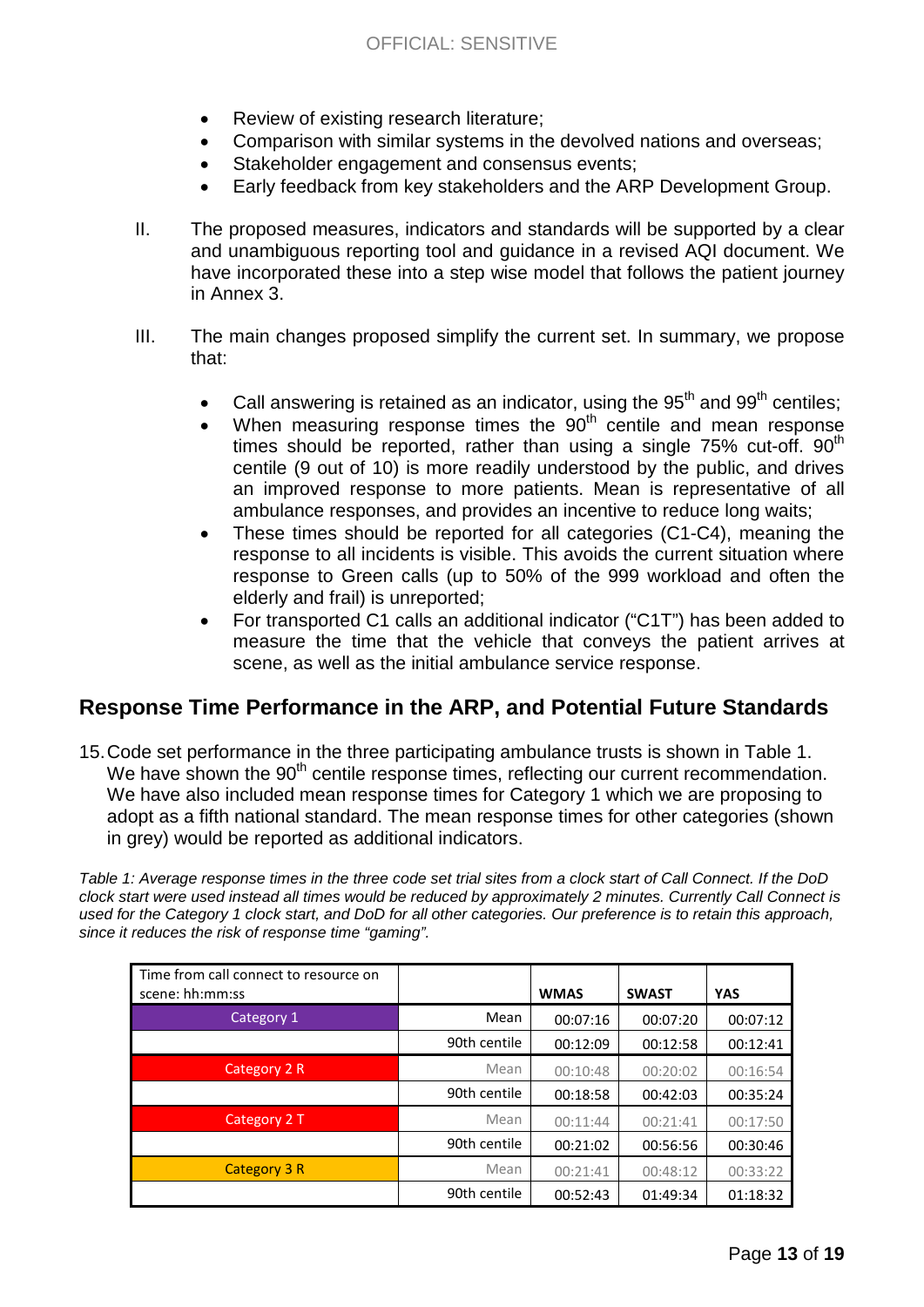#### OFFICIAL: SENSITIVE

| Category 3 T | Mean         | 00:22:09 | 00:52:40 | 00:41:40 |
|--------------|--------------|----------|----------|----------|
|              | 90th centile | 00:52:21 | 02:08:52 | 01:38:30 |
| Category 4 T | Mean         | 00:36:11 | 01:28:12 | 01:05:31 |
|              | 90th centile | 01:52:32 | 03:35:10 | 02:30:12 |

16.Based on these data, national standards could be framed as shown in Table 2:

*Table 2: Proposed Response Time Standards; 90th centile (All Call Categories)*

|            | $90th$ centile |
|------------|----------------|
|            | response time  |
|            | (minutes)      |
| Category 1 | 15             |
| Category 2 | 36             |
| Category 3 | 90             |
| Category   | 180            |
|            |                |

17.We outline in Table 3 the recommended mean standards as a comparator.

| Table 3: Proposed Time Standards; Mean (All Call Categories) |  |
|--------------------------------------------------------------|--|
|--------------------------------------------------------------|--|

|            | Mean response  |
|------------|----------------|
|            | time (minutes) |
| Category 1 | $7\frac{1}{2}$ |
| Category 2 | 18             |
| Category 3 |                |
| Category   |                |
|            |                |

- 18.We recommend adopting a realistic set of standards that include all patients and which can be achieved and maintained by an effective ambulance service in the face of rising demand and relatively constrained resources. This approach avoids repeating the mistakes of the past, in which an excessive focus on a single highly demanding timebased standard drives system inefficiencies and disenfranchises 50% of patients contacting the ambulance service. Explicit time standards for each category of call allow a realistic dialogue with the public and will set clear expectations around ambulance response; as fast as possible for the very sickest patients, and tailored to urgency and clinical need for others.
- 19.Revised "clock stop" criteria will ensure that there are no more hidden waits for a transporting ambulance, and will have the additional benefit of strongly incentivising "see and treat" and new models of care; if the patient is transported the clock is stopped by the conveying resource, however if the patient is not conveyed the clock stops when the first ambulance response arrives.

**Recommendation 4: That the current ambulance performance indicators are replaced with those proposed in Annex 1, and that the 90th centile response time standards shown in Table 2 (plus mean response for Category 1) are adopted in England.**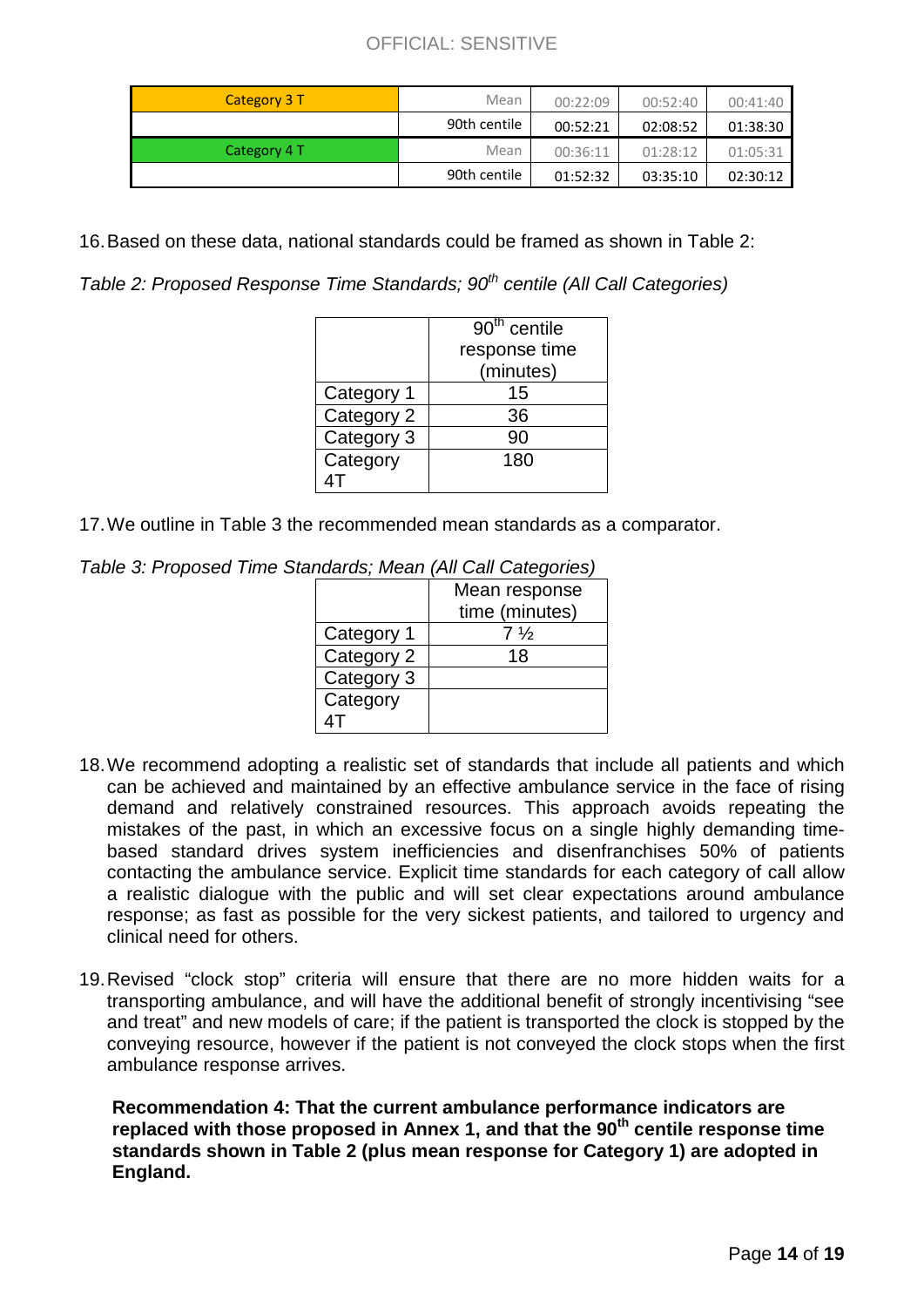## **Clinical Quality Indicators (CQIs)**

20.The final ARP report from ScHARR includes broader recommendations for a better and more comprehensive rolling clinical audit programme that is separate to, but runs alongside and complements, these proposed system indicators. However, in the short term, we recognise the need to maintain clinical quality indicators (CQIs) within the national reporting framework. We therefore propose to retain CQIs for STEMI (heart attack), cardiac arrest and stroke, whilst adding new CQIs relating to sepsis and patients who have fallen and are still on the floor. We also recommend that CQI reporting moves to quarterly.

**Recommendation 5: That a new, updated and expanded Programme of Clinical Quality Indicators is adopted in England.**

## **Realising the ARP's Objectives**

- 21.We believe the ARP's three key objectives are met by the proposals set out in this paper as follows:
	- I. The sickest patients (those in Category 1) will be recognised more swiftly than ever before by Nature of Call. New indicators of "Time to identify a C1 call" and "Time to CPR in cardiac arrest" have been added, with Category 1 response standards that apply to 90% of patients, instead of 75%.
	- II. Dispatch on Disposition and the new clinical code set increase ambulance service efficiency by reducing multiple allocation and dispatch. Under the new code set, more patients will get the right response, first time, and in a clinically appropriate time frame. This will put an end to perverse incentives and the consequent inefficiencies created by targets, and will be measured and monitored.
	- III. The new ambulance code set, and a requirement to report response times for all calls, including the  $90<sup>th</sup>$  centile and mean, will put an end to unacceptably long delays in both urban and rural areas.

#### **Implementation**

- 22.If approved, these changes could be implemented in approximately 3-4 months using a staggered transition (since technical suppliers cannot change all services at once). This means that if a decision to proceed were made in March 2017 implementation and "bedding-in" could occur over the summer, so the new system has fully settled into place before next winter.
- 23.As the system adapts to the new indicators and standards, and the revised definitions that support these, along with the introduction of further initiatives that are enabled by the ARP (such as additional work to support "hear and treat" and "see and treat") we expect to see and will work to support:
	- I. Progressive fleet reconfiguration over 1-2 years, with fewer rapid response cars and a higher proportion of double-crewed ambulances.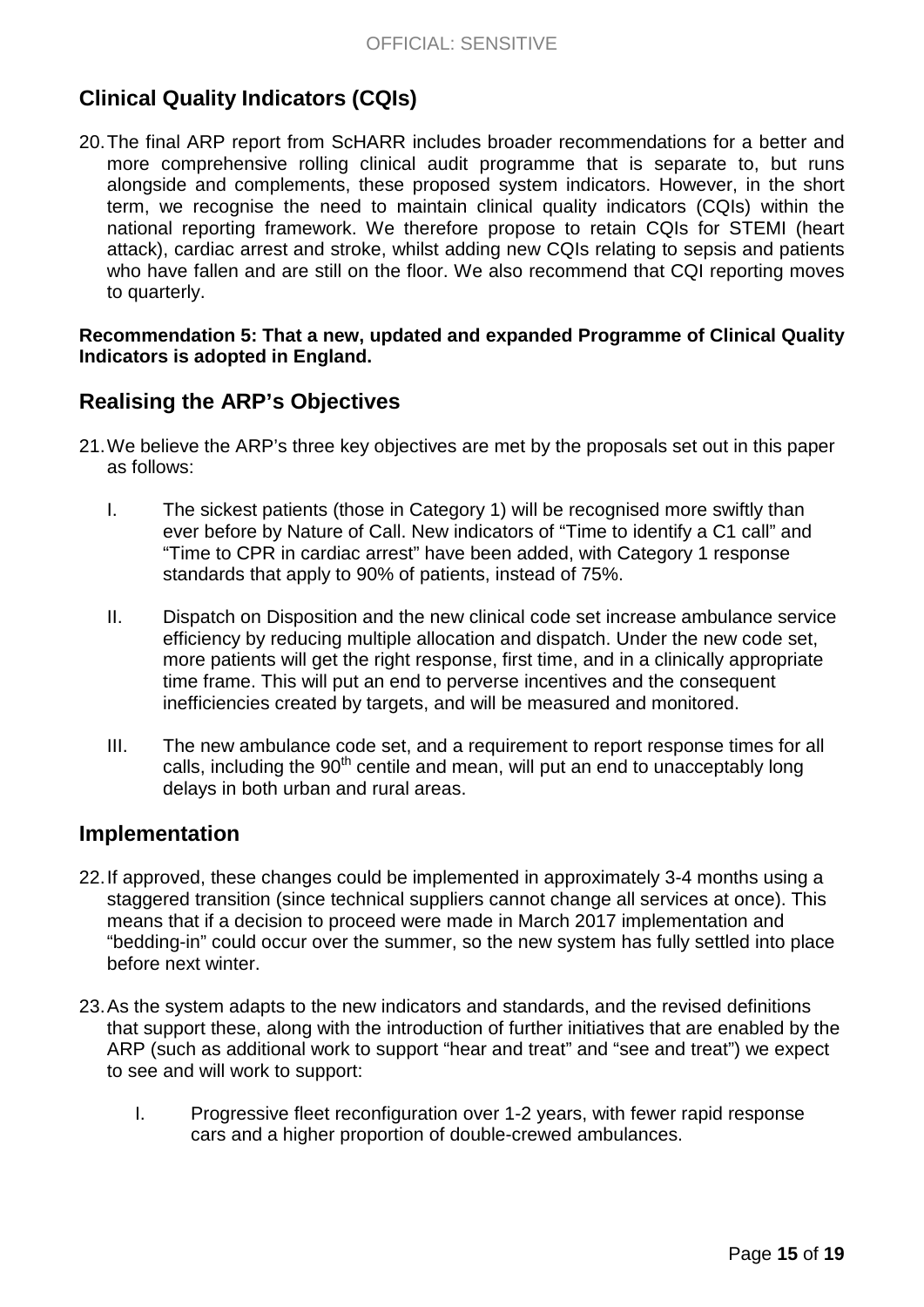- II. Gradual changes in workforce with an enhanced skill mix providing clinical care at scene.
- III. Increased rates of "hear and treat" and "see and treat".
- IV. Improved performance against the proposed indicators and standards, though this will be attenuated significantly if demand continues to rise in line with current trends.
- V. Improved rural response times.
- VI. The further development and introduction of an effective set of clinical quality indicators, supporting enhanced clinical outcomes for ambulance services in England.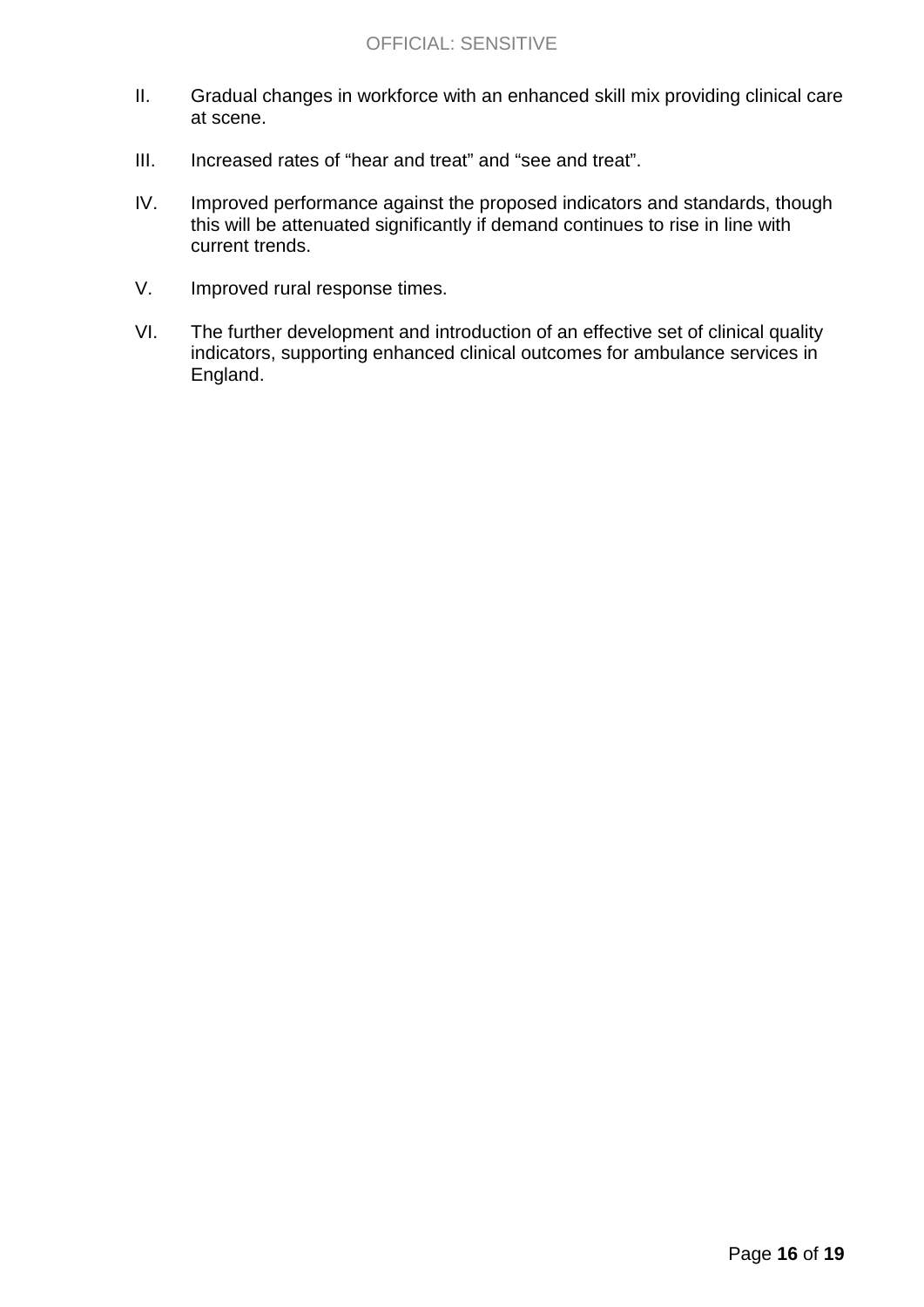# **Annex 1: Proposed Ambulance System Indicators**

| <b>Revised System Indicators</b>                                                                           |
|------------------------------------------------------------------------------------------------------------|
| <b>Activity (Call volumes)</b>                                                                             |
| All calls                                                                                                  |
| All incidents                                                                                              |
| For all categories (C1; C2R, C2T; C3R, C3T; C4T, C4H)                                                      |
| Of all incidents:                                                                                          |
| Calls not receiving a face to face response                                                                |
| Calls receiving a face to face response                                                                    |
| Patients transported                                                                                       |
| Patients not transported                                                                                   |
| Call Answering time (seconds; median, 95 <sup>th</sup> , 99 <sup>th</sup> percentile)                      |
| Time to identify C1 call                                                                                   |
| 90 <sup>th</sup> centile; mean                                                                             |
| Time to CPR in cardiac arrest                                                                              |
| 90 <sup>th</sup> centile; mean<br>Hear and Treat - all no vehicle response                                 |
| % closed with advice                                                                                       |
| % referred to alternative service                                                                          |
| % returned for ambulance response (index call)                                                             |
| (Divided by C4H and all other categories)                                                                  |
|                                                                                                            |
| <b>Response performance</b>                                                                                |
| Response time for all categories (C1, C1T; C2; C3; C4T); 90 <sup>th</sup> centile and mean                 |
| (Clock stop on arrival of the vehicle that conveys the patient; if the patient is not                      |
| conveyed the clock stops on the arrival of first ambulance dispatched response)<br><b>Allocation rate:</b> |
| Number of ambulance-dispatched responses allocated per incident and arriving                               |
| on scene for all categories (C1, C1T; C2; C3; C4T); mean.                                                  |
| Calls receiving an ambulance dispatched response                                                           |
| % Not transported                                                                                          |
| % Transported to type 1 or 2 ED                                                                            |
| % Transported to other facility                                                                            |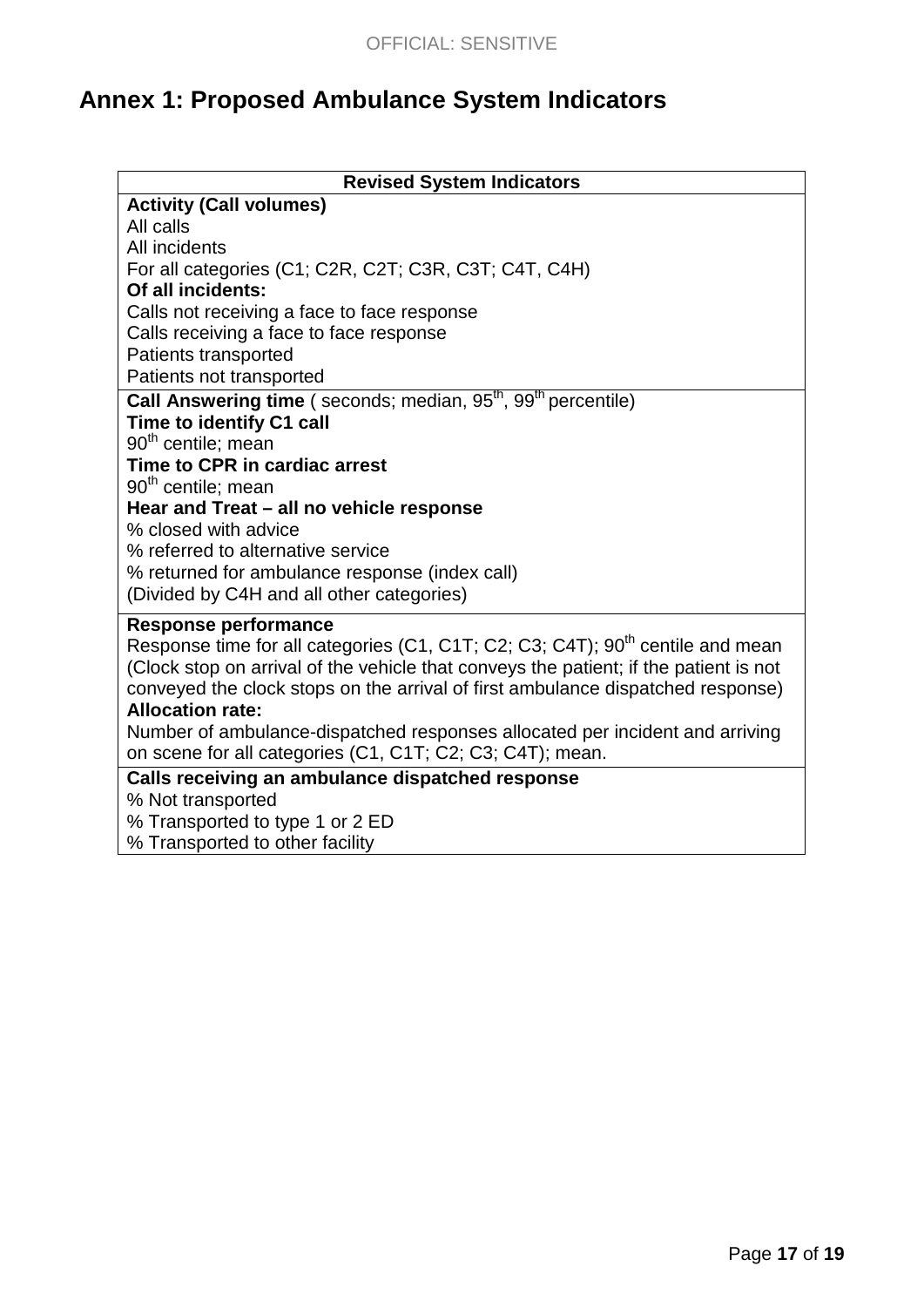# **Annex 2: ARP Call Coding Descriptors**

| <b>Call Type Definition</b>                                                                                                                                                        | <b>Recommended Response and Resource</b>                                                                                                                                                                                                                                  |
|------------------------------------------------------------------------------------------------------------------------------------------------------------------------------------|---------------------------------------------------------------------------------------------------------------------------------------------------------------------------------------------------------------------------------------------------------------------------|
| <b>Category 1 - Life-threatening</b>                                                                                                                                               | C <sub>1</sub>                                                                                                                                                                                                                                                            |
| Time critical life-threatening event needing                                                                                                                                       | Ambulance clinician who can assess and                                                                                                                                                                                                                                    |
| immediate intervention and/or resuscitation                                                                                                                                        | deliver advanced life support                                                                                                                                                                                                                                             |
| e.g. cardiac or respiratory arrest; airway                                                                                                                                         | Standard 15 mins $(90th$ centile); 7 $\frac{1}{2}$ mins                                                                                                                                                                                                                   |
| obstruction; ineffective breathing; unconscious                                                                                                                                    | (mean)                                                                                                                                                                                                                                                                    |
| with abnormal or noisy breathing; hanging.                                                                                                                                         | C1T                                                                                                                                                                                                                                                                       |
| Mortality rates high; a difference of one minute                                                                                                                                   | Transporting vehicle where transport                                                                                                                                                                                                                                      |
| in response time is likely to affect outcome and                                                                                                                                   | required.                                                                                                                                                                                                                                                                 |
| there is evidence to support the fastest                                                                                                                                           | Operational response plan to deliver fastest                                                                                                                                                                                                                              |
| response.                                                                                                                                                                          | suitable resource                                                                                                                                                                                                                                                         |
| <b>Category 2 - Emergency</b>                                                                                                                                                      | <b>C2T Assess; Treat; Transport</b>                                                                                                                                                                                                                                       |
| Potentially serious conditions (ABCD problem)                                                                                                                                      | e.g. Probable MI, serious injury, stroke,                                                                                                                                                                                                                                 |
| that may require rapid assessment, urgent on-                                                                                                                                      | sepsis, major burns                                                                                                                                                                                                                                                       |
| scene intervention and/or urgent transport.                                                                                                                                        | Suitably qualified clinician who can assess                                                                                                                                                                                                                               |
| Mortality rates are lower; there is evidence to                                                                                                                                    | and treat and vehicle that does transport                                                                                                                                                                                                                                 |
| support early dispatch.                                                                                                                                                            | <b>C2R Assess; Treat</b>                                                                                                                                                                                                                                                  |
| Standard 36 mins (90 <sup>th</sup> centile), 18 mins                                                                                                                               | e.g. Fits; unconscious with normal breathing                                                                                                                                                                                                                              |
| (mean)                                                                                                                                                                             | Nearest available resource (any type) with                                                                                                                                                                                                                                |
| (For calls that need conveying clock stop is                                                                                                                                       | suitably qualified clinician who can assess                                                                                                                                                                                                                               |
| by the vehicle that actually conveys)                                                                                                                                              | and treat                                                                                                                                                                                                                                                                 |
| Category 3 - Urgent                                                                                                                                                                | <b>C3T Assess; Treat; Transport</b>                                                                                                                                                                                                                                       |
| Urgent problem (not immediately life-                                                                                                                                              | e.g. serious injury modalities without                                                                                                                                                                                                                                    |
| threatening) that needs treatment to relieve                                                                                                                                       | systemic compromise; burns (not major);                                                                                                                                                                                                                                   |
| suffering (e.g. pain control) and transport or                                                                                                                                     | non-emergency late pregnancy/childbirth                                                                                                                                                                                                                                   |
| assessment and management at scene with                                                                                                                                            | problems.                                                                                                                                                                                                                                                                 |
| referral where needed within a clinically                                                                                                                                          | <b>C3R Assess; Treat</b>                                                                                                                                                                                                                                                  |
| appropriate timeframe. Mortality rates are very                                                                                                                                    | Calls within scope of advanced clinical                                                                                                                                                                                                                                   |
| low or zero; there is evidence to support                                                                                                                                          | practice and suitable for treat and leave.                                                                                                                                                                                                                                |
| alternative pathways of care.                                                                                                                                                      | e.g. uncomplicated diabetic                                                                                                                                                                                                                                               |
| Standard 90 mins (90 <sup>th</sup> centile);                                                                                                                                       | hyper/hypoglycaemia; not immediately at                                                                                                                                                                                                                                   |
| (For calls that need conveying clock stop is                                                                                                                                       | risk drug overdoses; non-emergency                                                                                                                                                                                                                                        |
| by the vehicle that actually conveys)                                                                                                                                              | injuries; abdominal pain.                                                                                                                                                                                                                                                 |
| Category 4 - non-urgent<br>Problems that are not urgent but need<br>assessment (face to face or telephone) and<br>possibly transport within a clinically<br>appropriate timeframe. | <b>C4T Assess; Treat; Transport</b><br>999 or 111 calls that may require a face to<br>face ambulance clinician assessment, or<br>Requests for transport by health care<br>professionals<br>Standard 180 mins (90 <sup>th</sup> centile)                                   |
|                                                                                                                                                                                    | <b>C4H Non-ambulance response</b><br>Calls that do not require an ambulance<br>response but do require onward referral or<br>attendance of non-ambulance provider in<br>line with locally agreed plans or<br>dispositions, or can be closed with advice<br>(Hear & Treat) |
| Type S - Specialist response<br>Incidents requiring specialist response i.e.<br>hazardous materials; specialist rescue; mass<br>casualty.                                          | Locally agreed plans apply                                                                                                                                                                                                                                                |